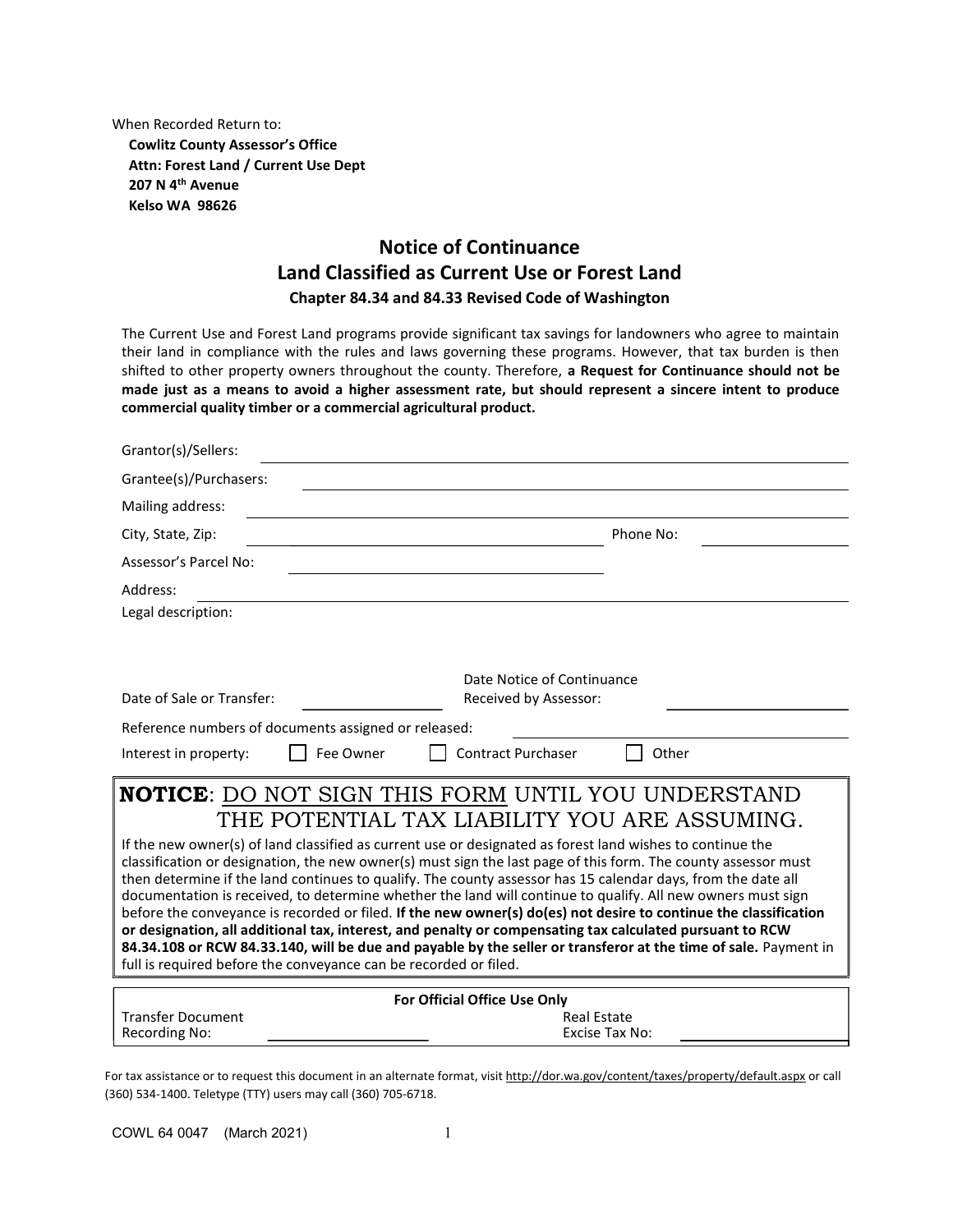# A. CLASSIFICATION UNDER CHAPTER 84.34 RCW – Current Use Open Space

I/we request this land retain the current use classification as  $\Box$  Open Space  $\Box$  Farm & Agriculture Land and I am/we are aware of the following land use classifications:

### 1. OPEN SPACE LAND MEANS EITHER:

- a. any land area so designated by an official comprehensive land use plan adopted by any city or county and zoned accordingly; or
- b. any land area, the preservation of which in its present use would: (i) conserve and enhance natural or scenic resources; (ii) protect streams or water supply; (iii) promote conservation of soils, wetland, beaches, or tidal marshes; (iv) enhance the value to the public of abutting or neighboring parks, forests, wildlife preserves, nature reservations or sanctuaries or other open space; (v) enhance recreation opportunities; (vi) preserve historic sites; (vii) preserve visual quality along highway, road, and street corridors or scenic vistas; or (viii) retain in its natural state tracts of land not less than one acre situated in an urban area and open to public use on such conditions as may be reasonably required by the legislative body granting the open space classification; or
- c. any land that meets the definition of farm and agricultural conservation land. "Farm and agricultural conservation land" is either; (i) land that was previously classified as farm and agricultural land under RCW 84.34.020(2) that no longer meets the criteria and is reclassified as open space under RCW 84.34.020(1); or (ii) land that is traditional farmland that is not classified under chapter 84.33 or 84.34 RCW, that has not been irrevocably devoted to a use inconsistent with agricultural uses, and has a high potential for returning to commercial agriculture.

#### 2. FARM AND AGRICULTURAL LAND MEANS EITHER:

- a. any parcel of land or contiguous parcels of land that are 20 or more acres: (i) devoted primarily to the production of livestock or agricultural commodities, for commercial purposes; or (ii) enrolled in the federal conservation reserve program or its successor administered by the United States Department of Agriculture; or (iii) other similar commercial activities as may be established by rule; or
- b. any parcel of land or contiguous parcels of land that are at least five acres but less than twenty acres devoted primarily to agricultural uses which has:
	- Produced a gross income equal to two hundred dollars or more per acre per year for three out of the five calendar years preceding the date of application for classification under chapter 84.34 RCW;
	- Standing crops with an expectation of harvest within seven years and a demonstrable investment in the production of those crops equivalent to one hundred dollars or more per acre in the current or previous year; or
	- Standing crops of short rotation hardwoods with an expectation of harvest within fifteen years and a demonstrable investment in the production of those crops equivalent to one hundred dollars or more per acre in the current or previous year;
	- For the purposes listed above, "gross income from agricultural uses" includes, but is not limited to, the wholesale value of agricultural products donated to nonprofit food banks or feeding programs;
- c. any parcel of land less than five acres devoted primarily to agricultural uses which has produced a gross income equal to fifteen hundred dollars or more per year for three out of the five calendar years preceding the date of application for classification under chapter 84.34 RCW;

"Commercial agricultural purposes" means the use of land on a continuous and regular basis, prior to and subsequent to application for classification or reclassification that demonstrates that the owner or lessee is engaged in and intends to obtain through lawful means, a monetary profit from cash income by producing an agricultural product. In addition, commercial agricultural purposes include the following uses of agricultural land:

 Land, one to five acres which is not contiguous (in this context, means non adjoining/touching) to a classified parcel, that constitutes an integral part of the farming operation being conducted on the land qualifying as "farm and agricultural land."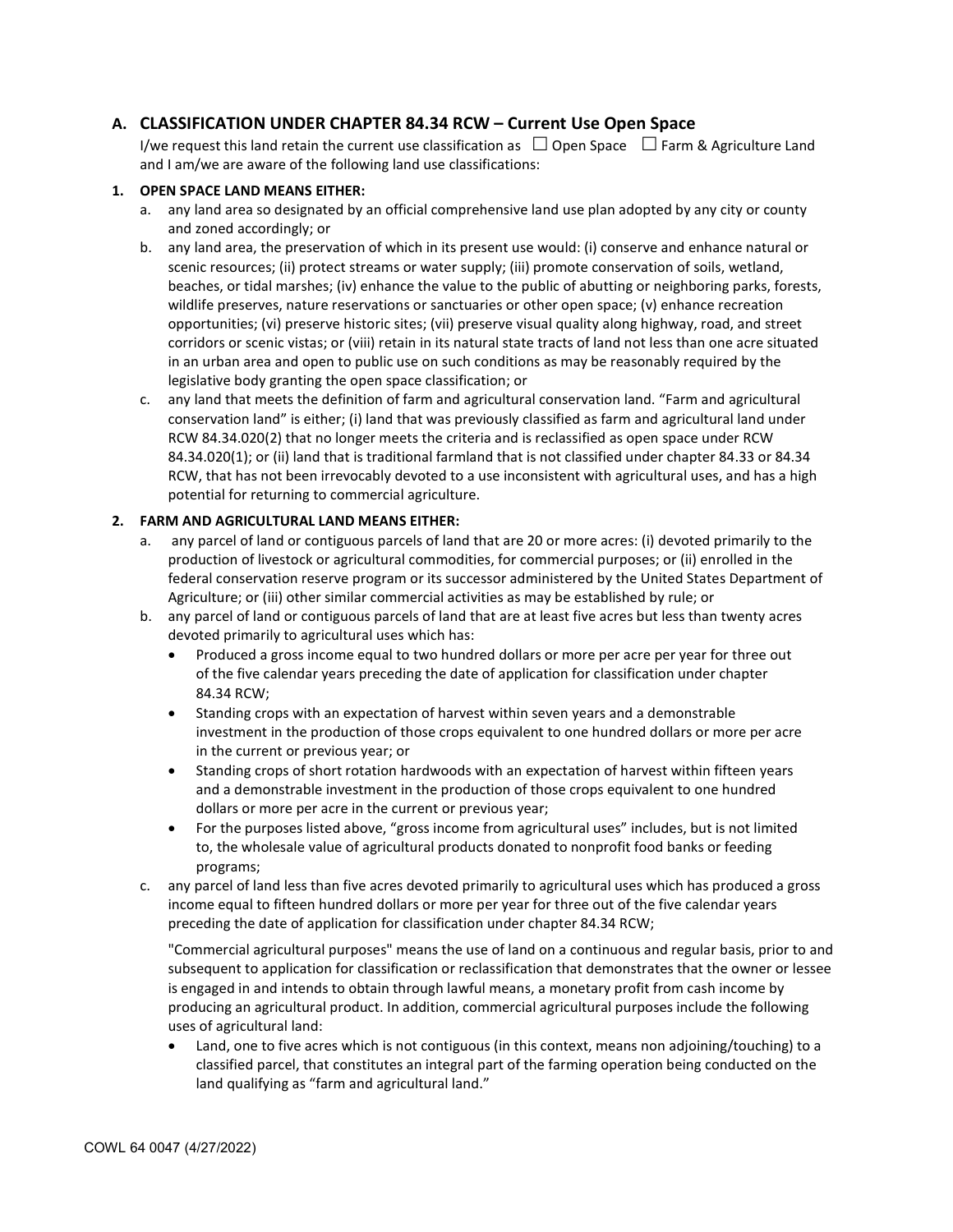- Land, not to exceed twenty percent of the classified land, that has incidental uses compatible with agricultural purposes, and also the land on which appurtenances necessary to the production, preparation or sale of the agricultural products exist in conjunction with the lands producing such products.
- Land used primarily for equestrian-related activities, for which a charge is made, including, but not limited to, stabling, training, riding, clinics, schooling, shows, or grazing for feed.
- Land on which the principal place of residence of the farm operator or owner of land or housing for employees is sited if the farm and agricultural land is classified pursuant to RCW 84.34.020(2)(a), if the residence or housing is on or contiguous to the classified parcel, and the use of the residence or housing is integral to the use of the classified land for agricultural purposes.
- Any land primarily used for commercial horticultural purposes, whether under a structure or not. Land cannot be primarily used for the storage, care, or selling of plants purchased from other growers for retail sale or covered by more than 20 percent pavement if the primary use is growing plants in containers. If the primary use of the land is growing plants in containers and the land used for this purpose is less than five acres, the land will not qualify for classification if more than 25 percent is open to the general public for on-site retail sales.
- 3. TIMBER LAND MEANS any parcel or contiguous parcels of land five or more acres devoted primarily to the growing and harvesting of forest crops for commercial purposes. Timber land means the land only and does not include a residential home site. The term includes land used for incidental uses that are compatible with the growing and harvesting of timber but no more than ten percent of the land may be used for such incidental uses. It also includes the land on which appurtenances necessary for the production, preparation, or sale of the timber products exist in conjunction with land producing these products.

\* Effective July 15 2014, all Open Space Timber Land in Cowlitz County was combined into the Designated Forest Land program under RCW 84.33 per Cowlitz County Ordinance #14-062.

# 4. REMOVAL/WITHDRAWAL FROM OPEN SPACE, FARM & AG, OR TIMBER LAND CLASSIFICATIONS

- a. A request may be filled with the assessor to withdraw from the program after the land has been classified for ten (10) or more years. No 20% penalty will be imposed. The applicable taxes and interest shall be imposed as provided in RCW 84.34.070.
- b. If land is removed from classification and the removal does not meet one of the exceptions listed below, the additional tax and interest described in #1 above PLUS a 20% penalty on the sum of the additional tax and interest will be imposed on the owner. The additional tax, interest, and penalty must be paid for the preceding seven (7) tax years and from January 1 of the year of removal up to the date of removal.
- c. The additional tax, interest, and penalty will NOT be imposed if the withdrawal or removal from classification resulted solely from:
	- a. transfer to a government entity in exchange for other land located within the state of Washington;
	- b. a taking through the exercise of the power of eminent domain, or sale or transfer to an entity having the power of eminent domain in anticipation of the exercise of this power, said entity having manifested its intent in writing or by other official action;
	- c. a natural disaster such as a flood, windstorm, earthquake, wildfire, or other calamity rather than by virtue of the act of the landowner changing the use of the classified land;
	- d. official action by an agency of the state of Washington or by the county or city within which the land is located that disallows the present classified use of the land;
	- e. transfer of land to a church when the land would qualify for exemption pursuant to RCW 84.36.020;
	- f. acquisition of property interests by a state agency or agencies or organizations qualified under RCW 64.04.130 or RCW 84.34.210 for the purposes enumerated in those sections;
	- g. removal of classified farm and agricultural land on which the principal residence of the farm operator or owner or housing for employees is located;
	- h. removal of land from classification after enactment of a statutory exemption that qualifies the land for exemption and receipt of notice from the owner to remove the land from classification;
	- i. the creation, sale, or transfer of forestry riparian easements under RCW 76.13.120;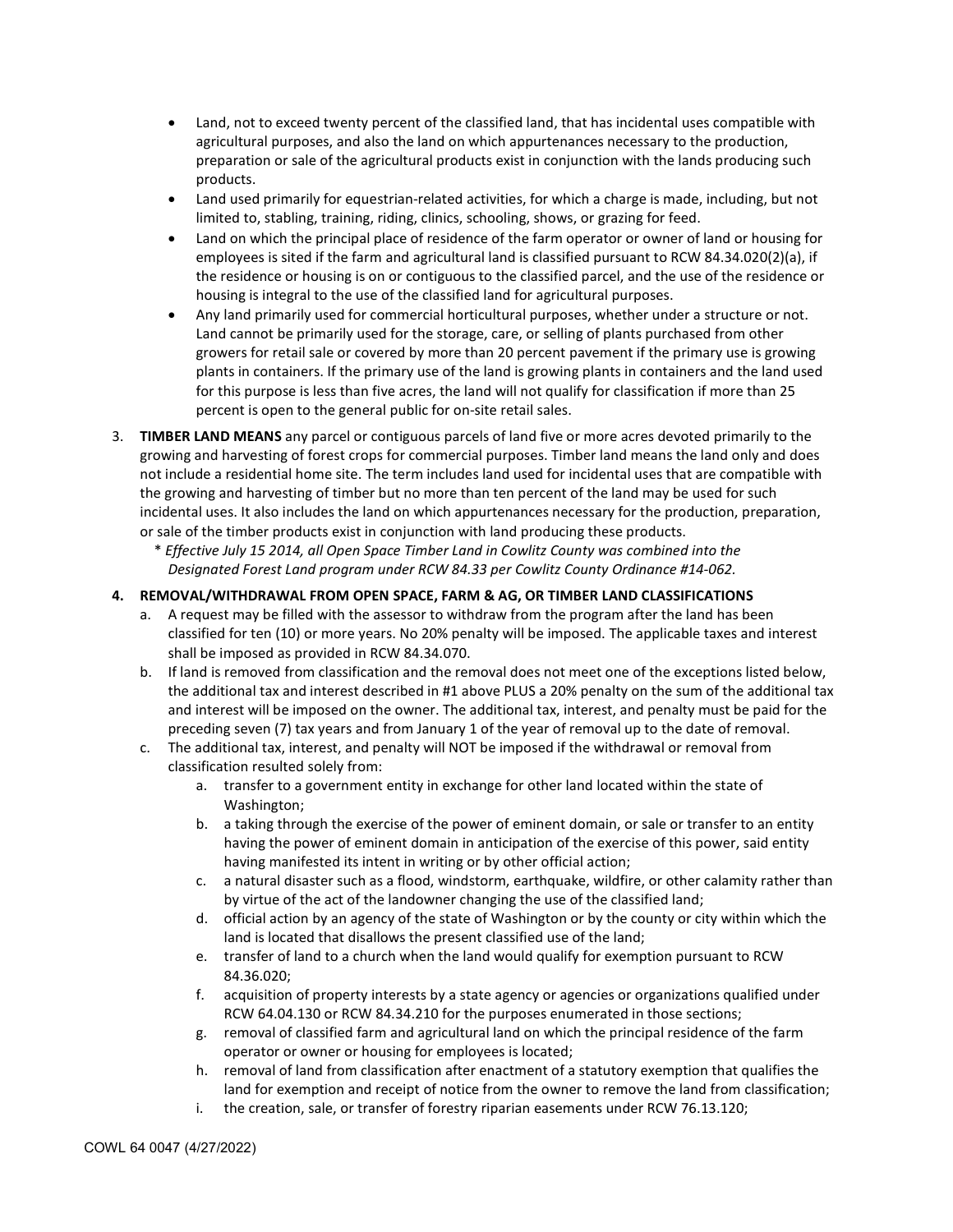- j. the creation, sale, or transfer of a conservation easement of private forest lands within unconfined channel migration zones or containing critical habitat for threatened or endangered species under RCW 76.09.040;
- k. the sale or transfer within two years after the death of an owner with at least a fifty percent interest in the land if the land has been continuously assessed and valued as designated forest land under chapter 84.33 RCW or classified under chapter 84.34 RCW since 1993 and the individual(s) or entity(ies) receiving the land from the deceased owner is selling or transferring the land. The date of death shown on a death certificate is the date used; or
- l. The discovery that the land was classified in error through no fault of the owner.

# B. CLASSIFICATION UNDER CHAPTER 84.33 RCW – Designated Forest Land

 $\Box$  I/we request this land retain the current use classification as Designated Forest Land and I am/we are aware of the following definition of Forest Land:

FOREST LAND is synonymous with designated forest land and means any parcel of land or contiguous parcels of land at least twenty acres that is primarily devoted to and used for growing and harvesting timber and means the land only.

I/we declare that I am/we are aware of the liability of removal of this land from designated forest land and upon removal a compensating tax will be imposed that is equal to the difference between the amount of tax last levied on the land as "forest land" and an amount equal to the new assessed valuation of the land as of January 1 of the year of removal, multiplied by the dollar rate of the last levy extended against the land, multiplied by a number, not greater than nine, equal to the number of years the land was designated as forest land. Compensating tax will also be due on the land from January 1of the year the designation is removed up to the removal date.

The compensating tax will not be imposed if the removal of designation resulted solely from:

- a. transfer to a government entity in exchange for other forest land located within the state of Washington;
- b. a taking through the exercise of the power of eminent domain, or sale or transfer to an entity having the power of eminent domain in anticipation of the exercise of this power;
- c. a donation of fee title, development rights, or the right to harvest timber, to a government agency or organization qualified under RCW 84.34.210 and 64.04.130 for the purposes enumerated in those sections; the sale or transfer of fee title to a governmental entity or a nonprofit nature conservancy corporation, as defined in RCW 64.04.130, exclusively for the protection and conservation of lands recommended for state natural area preserve purposes by the natural heritage council and natural heritage plan as defined in chapter 79.70 RCW or approved for state natural resources conservation area purposes as defined in chapter 79.71 RCW, or for acquisition and management as a community forest trust as defined in chapter 79.155 RCW. At such time as the land is not used for the purposes enumerated, the compensating tax will be imposed upon the current owner;
- d. the sale or transfer of fee title to the parks and recreation commission for park and recreation purposes;
- e. official action by an agency of the state of Washington or by the county or city within which the land is located that disallows the present use of such land;
- f. the creation, sale, or transfer of forestry riparian easements under RCW 76.13.120;
- g. the creation, sale, or transfer of a conservation easement of private forest lands within unconfined channel migration zones or containing critical habitat for threatened or endangered species under RCW 76.09.040;
- h. the sale or transfer within two years after the death of an owner with at least a fifty percent interest in the land if the land has been continuously assessed and valued as designated forest land under chapter 84.33 RCW or classified under chapter 84.34 RCW since 1993 and the individual(s) or entity(ies) receiving the land from the deceased owner is selling or transferring the land. The date of death shown on a death certificate is the date used;
- i. the discovery that the land was designated in error through no fault of the owner;
- j. A transfer of a property interest, in a county with a population of more than six hundred thousand inhabitants or in a county with a population of at least two hundred forty-five thousand inhabitants that borders Puget Sound as defined in RCW 90.71.010, to a government entity, or to a nonprofit historic preservation corporation or nonprofit nature conservancy corporation, as defined in RCW 64.04.130, to protect or enhance public resources, or to preserve, maintain improve, restore, limit the future use of, or otherwise to conserve for public use or enjoyment, the property interest being transferred. At such time as the land is not used for the purposes enumerated, the compensating tax will be imposed upon the current owner.